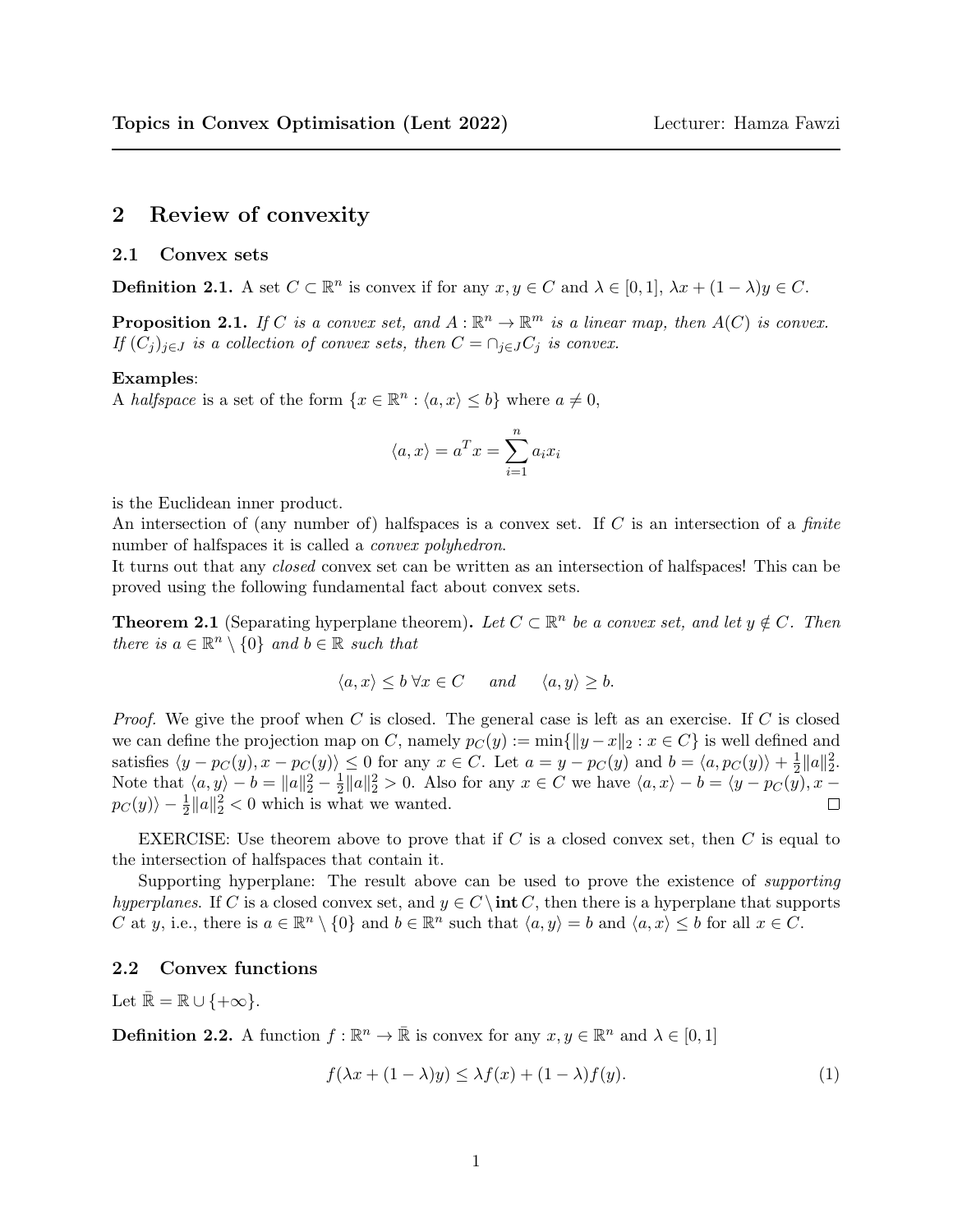The domain of f is the set of x where  $f(x)$  is finite:  $\text{dom}(f) = \{x \in \mathbb{R}^n : f(x) < \infty\}$ . Note that  $dom(f)$  is a convex set by [\(1\)](#page-0-0).

The indicator function of a convex set  $C \subset \mathbb{R}^n$  is

$$
I_C(x) = \begin{cases} 0 & \text{if } x \in C \\ +\infty & \text{else.} \end{cases}
$$

If  $f: C \to \mathbb{R}$  is a convex function defined on a convex set C, then we can always think of f as an (extended-valued) convex function  $\mathbb{R}^n \to \bar{\mathbb{R}}$ , by considering  $f + I_C$  which takes the value  $f(x)$ for  $x \in C$ , and  $+\infty$  otherwise.

The *epigraph* of a convex function  $f$  is defined as

$$
epi(f) = \{(x, t) \in \mathbb{R}^n \times \mathbb{R} : f(x) \le t\}.
$$

It is easy to see that f is convex if, and only if,  $epi(f)$  is a convex set.

Observe that  $f : \mathbb{R}^n \to \bar{\mathbb{R}}$  is convex if, and only if, its restriction to any one-dimensional line is convex, i.e., for any  $x \in \text{dom}(f)$  and any  $h \in \mathbb{R}^n$ , the function  $t \mapsto f(x+th)$  is convex on the interval  $\{t \in \mathbb{R} : x+th \in \text{dom}(f)\}\$ . This reduces the problem of proving convexity of a multivariate function, to that of univariate functions.

EXERCISE: Use this to show that the function  $X \in \mathbf{S}_{++}^n \mapsto -\log \det X$  is convex on the set  $\mathbf{S}_{++}^n$  of positive definite matrices.

Recall that a univariate differentiable function  $f : \mathbb{R} \to \mathbb{R}$  is convex if, and only if, f' is nondecreasing. When f is twice differentiable this is equivalent to  $f'' \geq 0$ .

The following proposition gives another useful method for proving convexity.

**Proposition 2.2.** Let  $(f_j)_{j\in J}$  be a collection of convex functions defined on  $\mathbb{R}^n$ . Then  $f(x) =$  $\sup_{j\in J} f_j(x)$  is convex.

EXERCISE: Use the above proposition to show that  $f : \mathbb{R}^n \to \mathbb{R}$  defined by  $f(x) = \text{sum of } k$ largest components of  $x$ , is a convex function.

EXERCISE (Pointwise infimum of a jointly convex function is convex): Let  $g : \mathbb{R}^n \times \mathbb{R}^m \to \mathbb{R}$ be a convex function, and let  $f(x) = \inf_{y \in \mathbb{R}^m} g(x, y)$ . Prove that f is convex.

EXERCISE: Let  $f : \mathbb{R} \to \mathbb{R}$  be a function defined on the real line. For  $a \neq b$ , let  $f[a, b] =$  $f(b)-f(a)$  $\frac{b-a}{b-a}$  be the first order finite difference, and for a, b, c distinct, let  $f[a, b, c] = (f[a, b] - f[b, c])/(a$ c) be the second order finite differences. Show that f is convex if, and only if,  $f[a, b, c] \ge 0$  for all  $a, b, c \in \textbf{dom } f$ .

**Differentiable functions** A function  $f : \mathbb{R}^n \to \bar{\mathbb{R}}$  is *differentiable* at  $x \in \textbf{int dom}(f)$  if there is a vector, denoted  $\nabla f(x)$  and called the *gradient* of f at x, s.t.

$$
f(x+h) = f(x) + \langle \nabla f(x), h \rangle + o(||h||), \qquad (h \to 0).
$$

Note that  $\nabla f(x) = (\partial f/\partial x_1(x), \dots, \partial f/\partial x_n(x)).$ 

<span id="page-1-1"></span>**Proposition 2.3.** If  $f : \mathbb{R}^n \to \bar{\mathbb{R}}$  is convex and differentiable at x, then for any  $y \in \mathbb{R}^n$ 

<span id="page-1-0"></span>
$$
f(y) \ge f(x) + \langle \nabla f(x), y - x \rangle. \tag{2}
$$

Conversely, if f is differentiable everywhere, and [\(2\)](#page-1-0) holds for all  $x, y \in \text{dom}(f)$  then f is convex.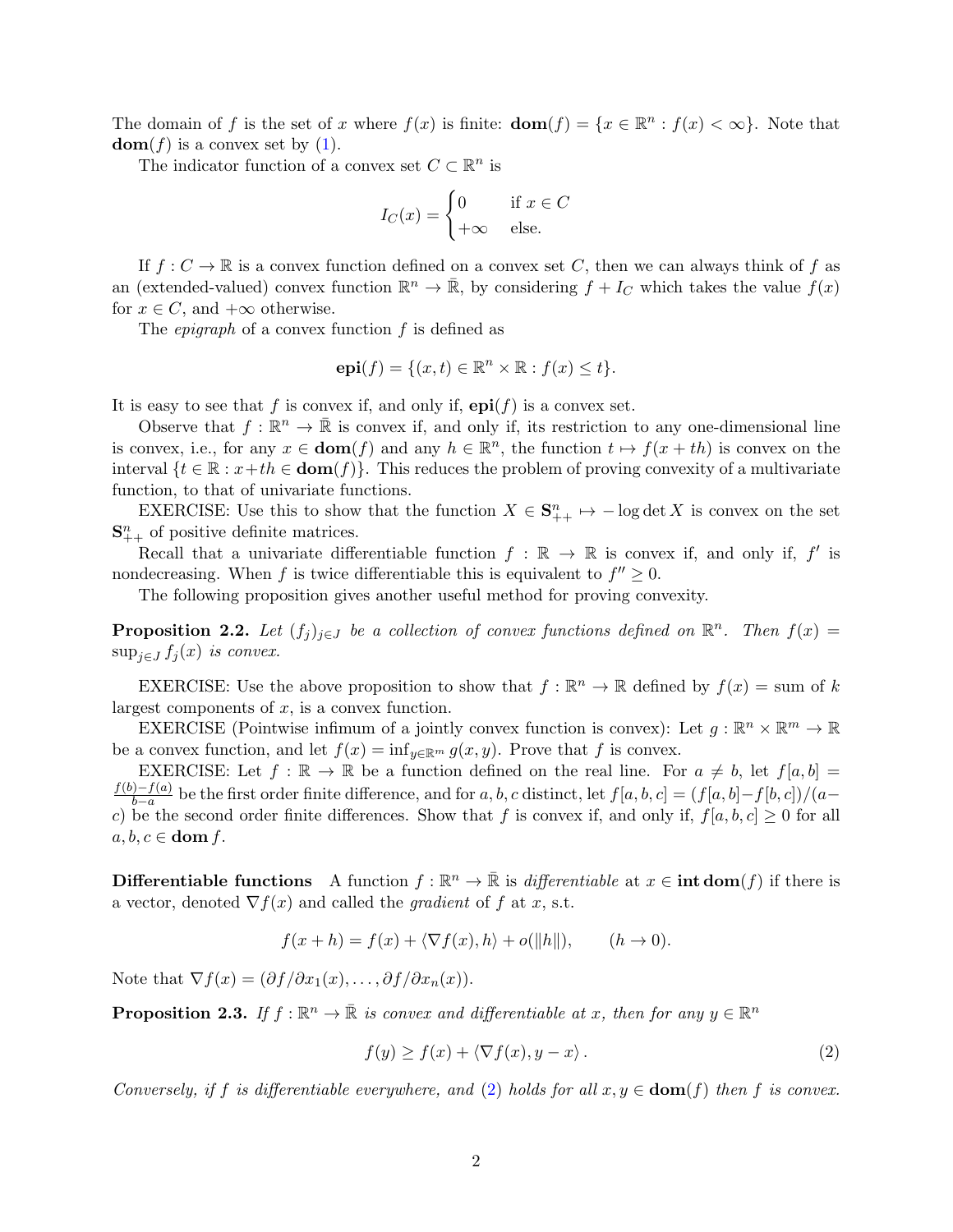*Proof.* Let  $h = y - x$ . Convexity tells us that  $f(x) + t\langle \nabla f(x), h \rangle + o(t) = f(x + th) \leq (1 - t)f(x) + t$  $tf(y)$ . Rearranging, and dividing by t gives us  $f(y) \geq f(x) + \langle \nabla f(x), h \rangle + o(1)$  which yields the desired inequality in the limit  $t \to 0$ .

For the converse, let  $x, y \in \text{dom}(f)$  and let  $t \in [0, 1]$ . We show that  $f(z) \leq (1-t)f(x) + tf(y)$ where  $z = (1 - t)x + ty$ . We have both inequalities:

$$
f(x) \ge f(z) + \langle \nabla f(z), x - z \rangle
$$
  

$$
f(y) \ge f(z) + \langle \nabla f(z), y - z \rangle.
$$

Taking the  $(1-t, t)$  linear combination of both inequalities, and using the fact that  $x-z = t(x-y)$ and  $y - z = (1 - t)(y - x)$  we get  $(1 - t)f(x) + tf(y) \ge f(z)$  as desired.  $\Box$ 

**Second derivatives** We say that  $f : \mathbb{R}^n \to \bar{\mathbb{R}}$  is twice differentiable at x if

$$
f(x+h) = f(x) + \langle \nabla f(x), h \rangle + \frac{1}{2} \langle h, \nabla^2 f(x) h \rangle + o(||h||^2), \qquad (h \to 0).
$$

for some  $n \times n$  symmetric matrix  $\nabla^2 f(x)$ , called the *Hessian* of f at x. Note that

$$
[\nabla^2 f(x)]_{ij} = \frac{\partial^2 f}{\partial x_i \partial x_j}(x).
$$

Recall that a  $n \times n$  symmetric matrix A is *positive semidefinite* if  $\langle x, Ax \rangle \geq 0$  for all  $x \in \mathbb{R}^n$ ; equivalently, if all the eigenvalues of A are nonnegative. A matrix is *positive definite* if  $\langle x, Ax \rangle > 0$ for all  $x \in \mathbb{R}^n \setminus \{0\}$ , or equivalently if all the eigenvalues of A are positive.

**Proposition 2.4.** If  $f : \mathbb{R}^n \to \bar{\mathbb{R}}$  is convex and twice differentiable at some  $x \in \text{dom}(f)$ , then  $\nabla^2 f(x) \succeq 0.$ 

Conversely, if f is twice differentiable for all  $x \in \text{dom}(f)$ , and  $\nabla^2 f(x) \succeq 0$  for all  $x \in \text{dom}(f)$ , then f is convex.

*Proof.* For any direction h, let  $\phi(t) = f(x + th)$  and note that  $\phi$  is convex. Since f is twice differentiable,  $\phi$  is twice-differentiable at  $t = 0$  with  $\phi''(0) = \langle h, \nabla^2 f(x)h \rangle \geq 0$ , by convexity of  $\phi$ . This is true for all h, and so  $\nabla^2 f(x) \succeq 0$ .

Conversely, assume  $\nabla^2 f(x) \geq 0$  for all  $x \in \text{dom}(f)$ . For  $x \in \text{dom}(f)$  and a direction h, let  $\phi(t) = f(x + th)$ . Since f is twice differentiable everywhere, the same is true for  $\phi$ , and we have  $\phi''(t) = \langle h, \nabla^2 f(x+th)h \rangle \ge 0$  since  $\nabla^2 f \succeq 0$ . Thus  $\phi$  is convex. This is true for all x, h and so f is convex.  $\Box$ 

## 2.3 Some quantitative aspects

Recall that if  $\|\cdot\|$  is a norm on  $\mathbb{R}^n$ , then the dual norm is defined by

$$
||y||_* = \sup_{||x||=1} \langle y, x \rangle.
$$

In particular we have the generalized Cauchy-Schwarz inequality

$$
\langle x, y \rangle \le ||x|| ||y||_*
$$

for any  $x, y \in \mathbb{R}^n$ .

EXERCISE: Show that the dual norm of the Euclidean norm  $||x||_2 = \sqrt{\langle x, x \rangle}$  is the Euclidean norm. More generally show the dual of the *p*-norm  $||x||_p = (\sum_i |x_i|^p)^{1/p}$  is the *q* norm where  $1/p + 1/q = 1.$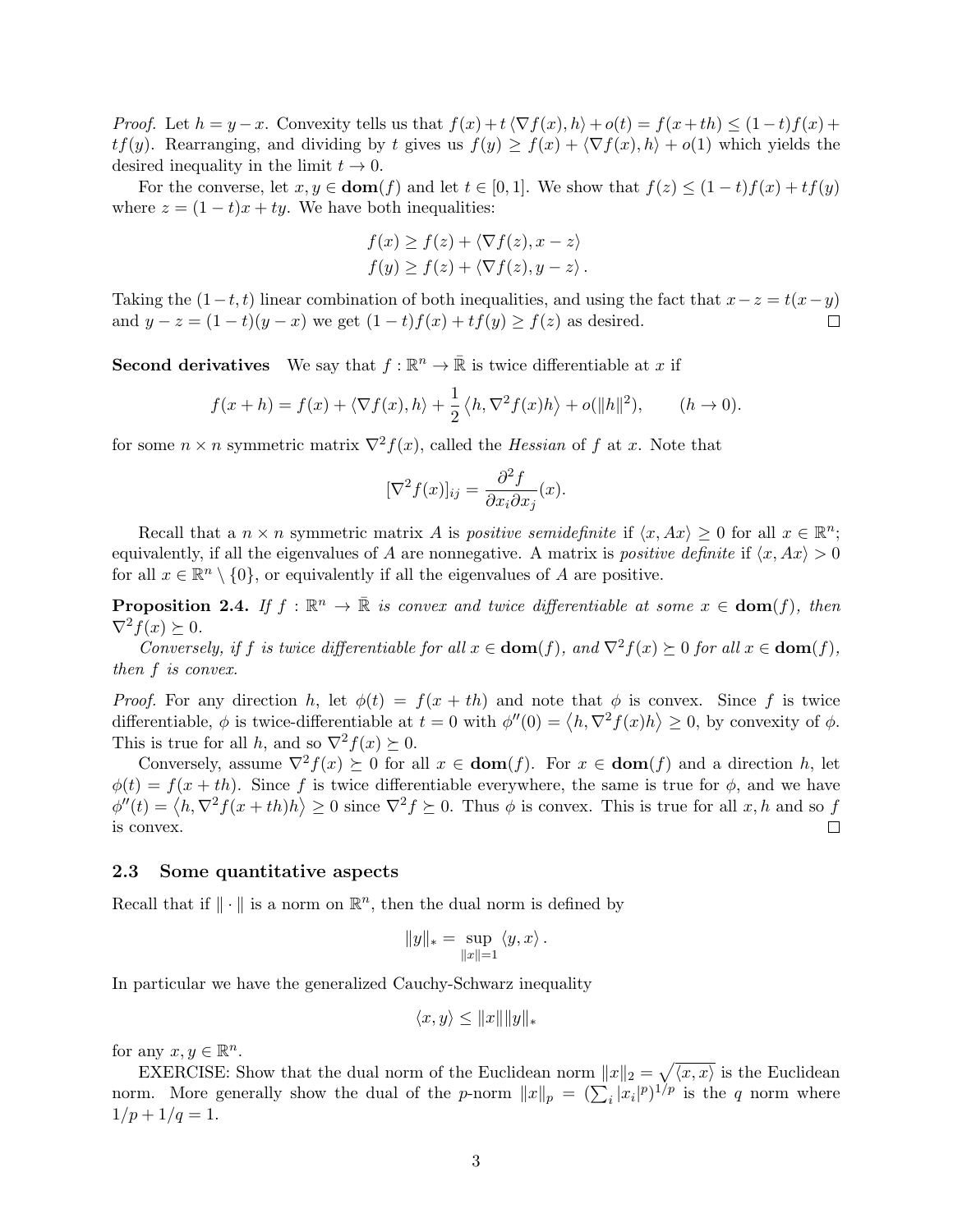L-smoothness We say that a differentiable function  $f : \mathbb{R}^n \to \bar{\mathbb{R}}$  is L-smooth with respect to a norm  $\|\cdot\|$ , if for any  $x, y \in \text{int dom}(f)$ ,

<span id="page-3-1"></span>
$$
\|\nabla f(x) - \nabla f(y)\|_{*} \le L \|x - y\|,
$$
\n(3)

where  $\|\cdot\|_*$  is the dual norm to  $\|\cdot\|.$ 

(We will sometimes omit the reference to the norm, in which case this means we work with the Euclidean norm.)

The following proposition gives an equivalent characterization of L-smoothness for convex functions.

**Proposition 2.5.** (i) If f is L-smooth, then for any  $x \in \text{int dom}(f)$  and  $y \in \text{dom}(f)$ ,

<span id="page-3-0"></span>
$$
f(y) \le f(x) + \langle \nabla f(x), y - x \rangle + \frac{L}{2} \|y - x\|^2.
$$
 (4)

(ii) Conversely, if f is convex and differentiable on  $\text{dom}(f)$  and [\(4\)](#page-3-0) holds for all  $x, y \in \text{dom}(f)$ then  $\nabla f$  satisfies the Lipschitz assumption [\(3\)](#page-3-1).

(iii) If f is convex and twice differentiable on  $\text{dom}(f)$ , then L-smoothness is equivalent to

$$
\langle h, \nabla^2 f(x) h \rangle \le L \|h\|^2
$$

for all  $x \in \text{dom}(f)$  and  $h \in \mathbb{R}^n$ .

*Proof.* (i) Let  $h = y - x$  and  $\phi(t) = f(x + th) - (f(x) + t\langle \nabla f(x), h \rangle)$ . Then  $\phi$  is differentiable and  $\phi'(t) = \langle \nabla f(x + th) - \nabla f(x), h \rangle \leq ||\nabla f(x + th) - \nabla f(x)||_* ||h|| \leq Lt||h||^2$  where we used the Lipschitz assumption [\(3\)](#page-3-1). Thus it follows that  $\phi(1) = \phi(0) + \int_0^1 \phi'(t) dt \leq L/2 ||h||^2$  which gives precisely the desired inequality [\(4\)](#page-3-0).  $\Box$ 

**Strong convexity** We say that f is m-strongly convex (with respect to the norm  $\|\cdot\|$ ) if for any  $x, y \in \text{dom}(f)$ , and  $t \in [0, 1]$ 

<span id="page-3-3"></span>
$$
f(tx + (1-t)y) \le tf(x) + (1-t)f(y) - \frac{m}{2}t(1-t)\|x - y\|^2.
$$
 (5)

The following proposition gives an equivalent characterization of strong convexity.

**Proposition 2.6.** (i) Let  $f : \mathbb{R}^n \to \bar{\mathbb{R}}$  be m-strongly convex. If f is differentiable at x, then for any  $y \in \textbf{dom}(f)$  we have

<span id="page-3-2"></span>
$$
f(y) \ge f(x) + \langle \nabla f(x), y - x \rangle + \frac{m}{2} \|y - x\|^2.
$$
 (6)

(ii) Conversely if f is differentiable on  $\text{dom}(f)$  and satisfies the above for all  $x, y \in \text{dom}(f)$ , then it is m-strongly convex.

(iii) If f is twice differentiable on its domain, then strong convexity is equivalent to  $\langle h, \nabla^2 f(x)h \rangle \ge$  $\|m\|h\|^2$  for all  $x \in \textbf{dom}(f)$  and  $h \in \mathbb{R}^n$ .

*Proof.* (i) Let  $h = y - x$ . Strong convexity tells us that  $f(x) + t\langle \nabla f(x), h \rangle + o(t) = f(x + th) \le$  $(1-t)f(x) + tf(y) - (m/2)t(1-t)\|h\|^2$ . Rearranging, and dividing by t gives us  $f(y) \ge f(x) +$  $\langle \nabla f(x), h \rangle + (m/2)(1-t)\|h\|^2 + o(1)$  which yields the desired inequality in the limit  $t \to 0$ .

(ii) Conversely, assume [\(6\)](#page-3-2) holds for all  $x, y \in \text{dom}(f)$ . Then using the same argument as the proof of Proposition  $2.3$  we get that  $(5)$  holds.